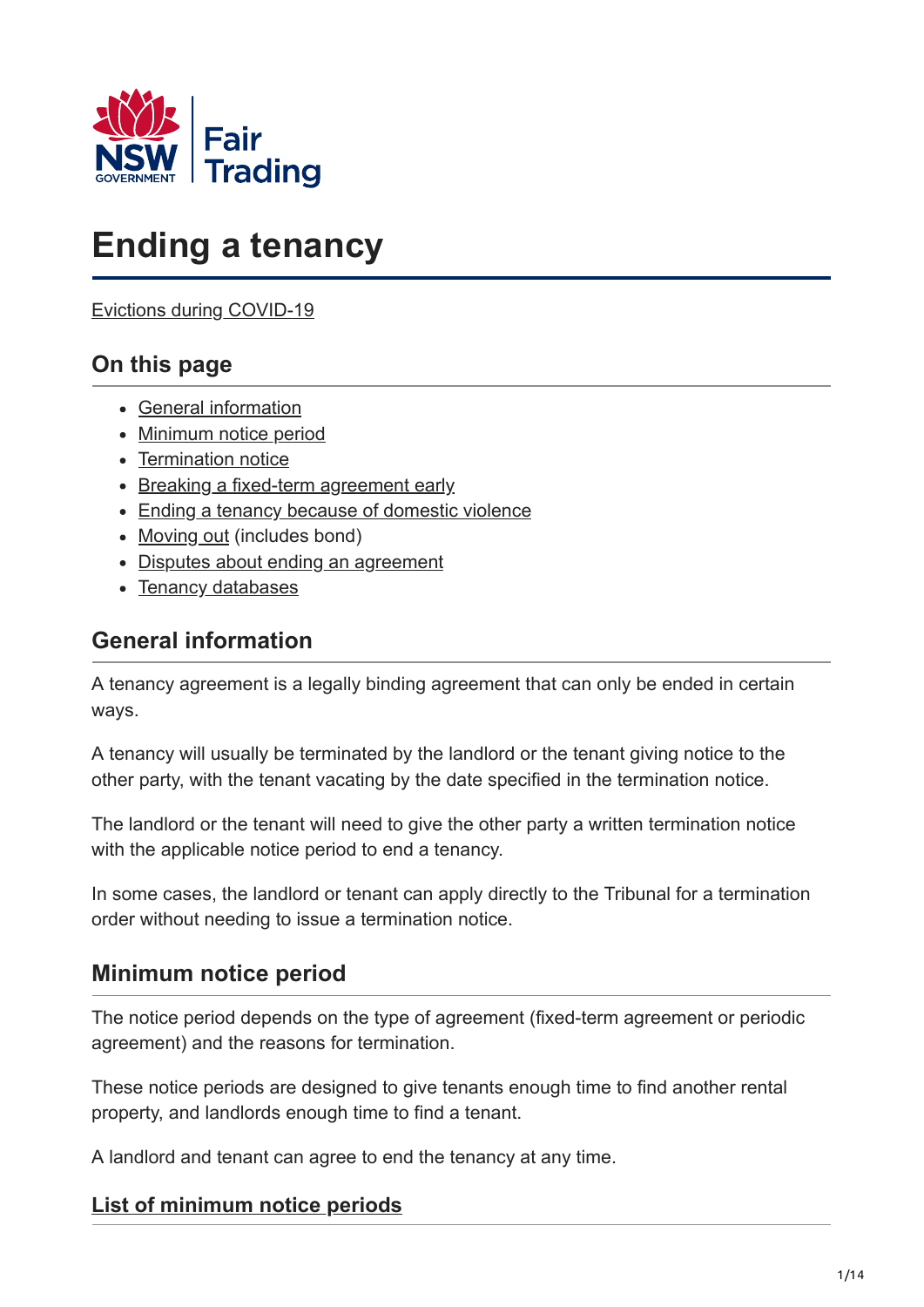| <b>Reason for termination</b>                                                            | <b>Fixed term</b><br>/ Periodic<br>agreement | <b>Minimum</b><br>notice<br>landlord<br>must<br>give | <b>Minimum</b><br>notice tenant<br>must give |
|------------------------------------------------------------------------------------------|----------------------------------------------|------------------------------------------------------|----------------------------------------------|
| Domestic violence                                                                        | Either                                       | N/A                                                  | None                                         |
| End of the fixed term agreement *                                                        | Fixed only                                   | 30 days                                              | 14 days                                      |
| End of the periodic agreement (no specified<br>reason) $*$                               | Periodic<br>only                             | 90 days                                              | 21 days                                      |
| End of the periodic employee or caretaker<br>agreement (no specified reason) *           | Periodic<br>only                             | 28 days                                              | 21 days                                      |
| Landlord has entered into a contract to sell<br>the property requiring vacant possession | Periodic<br>only                             | 30 days                                              | N/A                                          |
| Breach of agreement                                                                      | Either                                       | 14 days                                              | 14 days (or<br>apply to the<br>Tribunal)     |
| Non-payment of rent or water usage<br>charges or utility charges                         | Either                                       | 14 days                                              | N/A                                          |
| Tenant or other occupant caused serious<br>damage or injury                              | Either                                       | None**                                               | N/A                                          |
| Tenant or other occupant using the property<br>illegally                                 | Either                                       | None**                                               | N/A                                          |
| Tenant or other occupant threatens,<br>abuses, intimidates or harasses                   | <b>Either</b>                                | None**                                               | N/A                                          |
| Hardship                                                                                 | Either<br>(landlord)                         | None**                                               | None**                                       |
|                                                                                          | Fixed only<br>(tenant)                       |                                                      |                                              |
| Long term tenancies                                                                      | Periodic                                     | None**                                               | N/A                                          |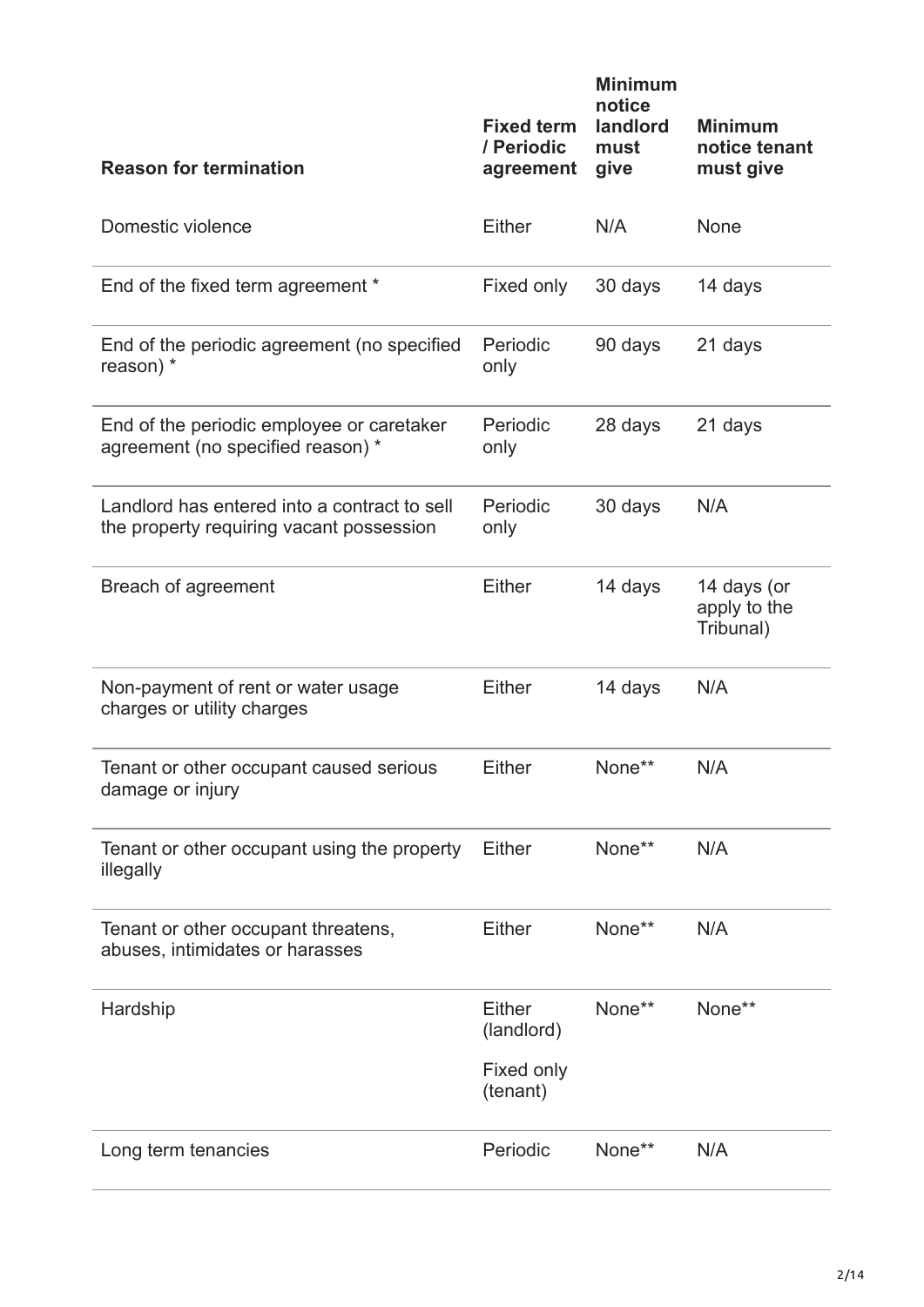| <b>Reason for termination</b>                                                                                                                                                     | <b>Fixed term</b><br>/ Periodic<br>agreement | <b>Minimum</b><br>notice<br>landlord<br>must<br>give | <b>Minimum</b><br>notice tenant<br>must give |
|-----------------------------------------------------------------------------------------------------------------------------------------------------------------------------------|----------------------------------------------|------------------------------------------------------|----------------------------------------------|
| Remaining occupants after tenancy ends                                                                                                                                            | N/A                                          | 14 days                                              | N/A                                          |
| Breach of information disclosure under<br>section 26                                                                                                                              | Either                                       | N/A                                                  | 14 days                                      |
| Rent increase during fixed-term agreement<br>of 2 years or more                                                                                                                   | Fixed only                                   | N/A                                                  | 21 days                                      |
|                                                                                                                                                                                   |                                              |                                                      | (and before<br>the increase<br>starts)       |
| Early termination without penalty (i.e.<br>moving to an aged-care facility or social<br>housing, landlord decides to sell property or<br>property is listed on the LFAI register) | Fixed only                                   | N/A                                                  | 14 days                                      |
| Co-tenant terminates their tenancy                                                                                                                                                | Periodic<br>only                             | N/A                                                  | 21 days                                      |
| Death of a co-tenant                                                                                                                                                              | Either                                       | N/A                                                  | 21 days                                      |
| Death of a sole tenant                                                                                                                                                            | <b>Either</b>                                | None                                                 | None (by legal<br>representative)            |
| Property destroyed, uninhabitable,<br>unusable or is compulsorily acquired                                                                                                        | <b>Either</b>                                | <b>None</b>                                          | None                                         |
| Other legal reasons                                                                                                                                                               | N/A                                          | Apply to<br>the<br>Tribunal                          | Apply to the<br><b>Tribunal</b>              |

**\***Does not apply to tenants who have occupied the property for more than 20 years

**\*\*** No notice required but must apply to the NSW Civil and Administrative Tribunal (the Tribunal)

# <span id="page-2-0"></span>**Termination notice**

A termination notice **must**: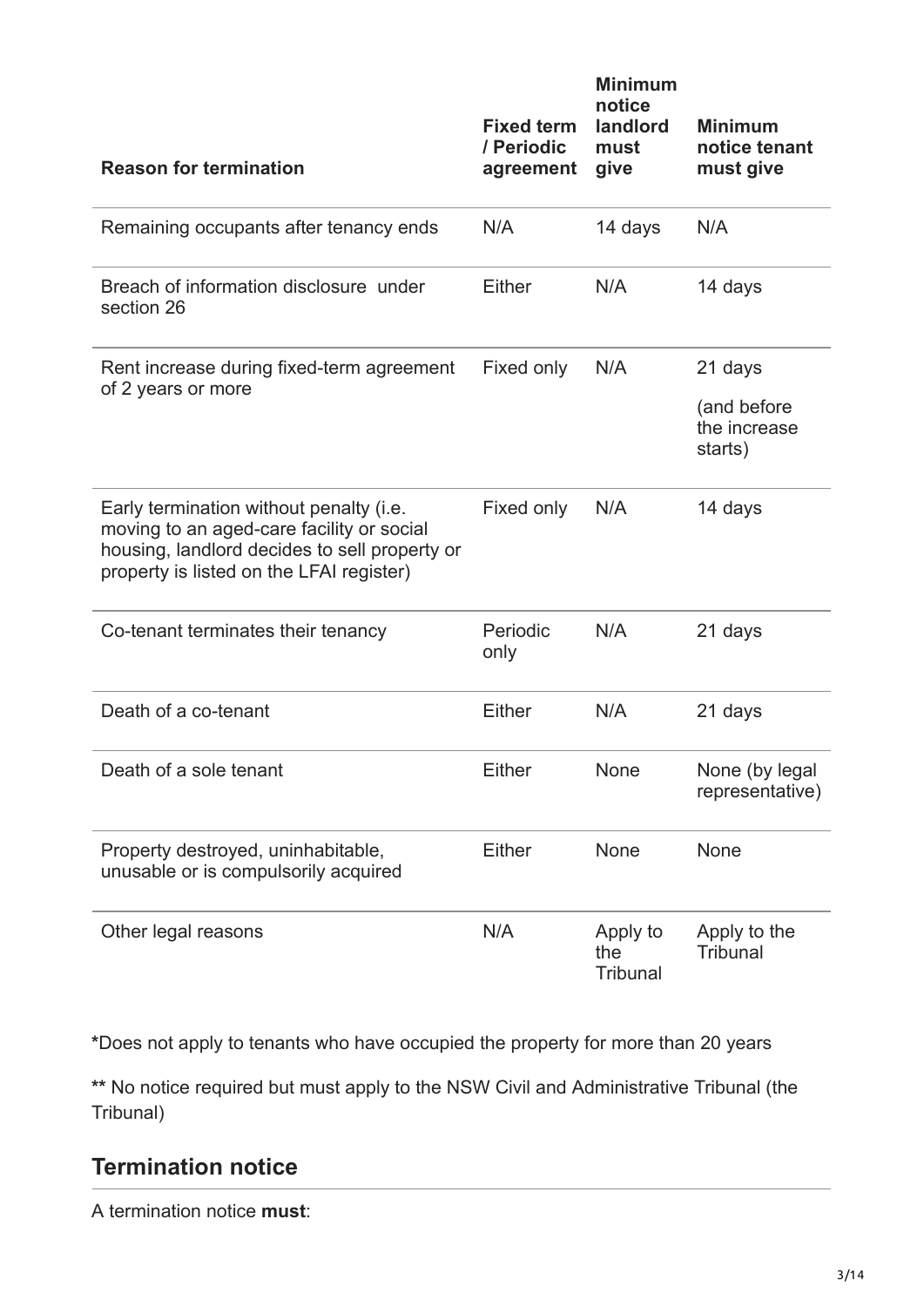- be in writing
- be signed and dated by the party giving the notice
- include the address of the rented property
- state the day the tenancy agreement is terminated (and by which the tenant will need to move out), and
- include the reasons for termination (if applicable).

Termination notices can be given at any time and do not have to line up with the rent payment cycle.

After a landlord gives a termination notice, they can give another notice on different grounds if necessary.

For example, if a landlord gives 90 days notice to terminate a periodic tenancy without a reason, and the tenant then doesn't pay rent for 14 days, the landlord can give a termination notice for the non-payment of rent.

#### **Template termination notice**

#### **A landlord or a tenant may write the notice themselves or use our templates:**

[Sample termination notice for landlords and agents](https://www.fairtrading.nsw.gov.au/__data/assets/pdf_file/0006/369978/Notice-to-terminate-tenancy-agreement-by-landlord-or-agent.pdf.pdf) [Sample termination notice for tenants](https://www.fairtrading.nsw.gov.au/__data/assets/pdf_file/0007/369979/Notice-to-terminate-tenancy-agreement-by-tenants.pdf)

#### **Serving a notice**

When serving a termination notice, it's important that the correct procedures are followed. Visit [serving notice to tenants](https://www.fairtrading.nsw.gov.au/housing-and-property/renting/during-a-tenancy/serving-notice-to-tenants) for more information.

# <span id="page-3-0"></span>**Breaking a fixed-term agreement early**

When a tenant signs a fixed term agreement, they are committing to stay for the full term.

If a tenant wants to move out before the end of the fixed term, there could be costs involved.

There are some situations where a tenant can end a fixed-term agreement without penalty.

A tenant should give the landlord as much notice as they can if they need to end the agreement early.

A tenant should also make it as easy as possible for the landlord or agent to show the property to potential new tenants.

## **Breaking a fixed-term agreement signed from 23 March 2020**

#### **For agreements of three years or less**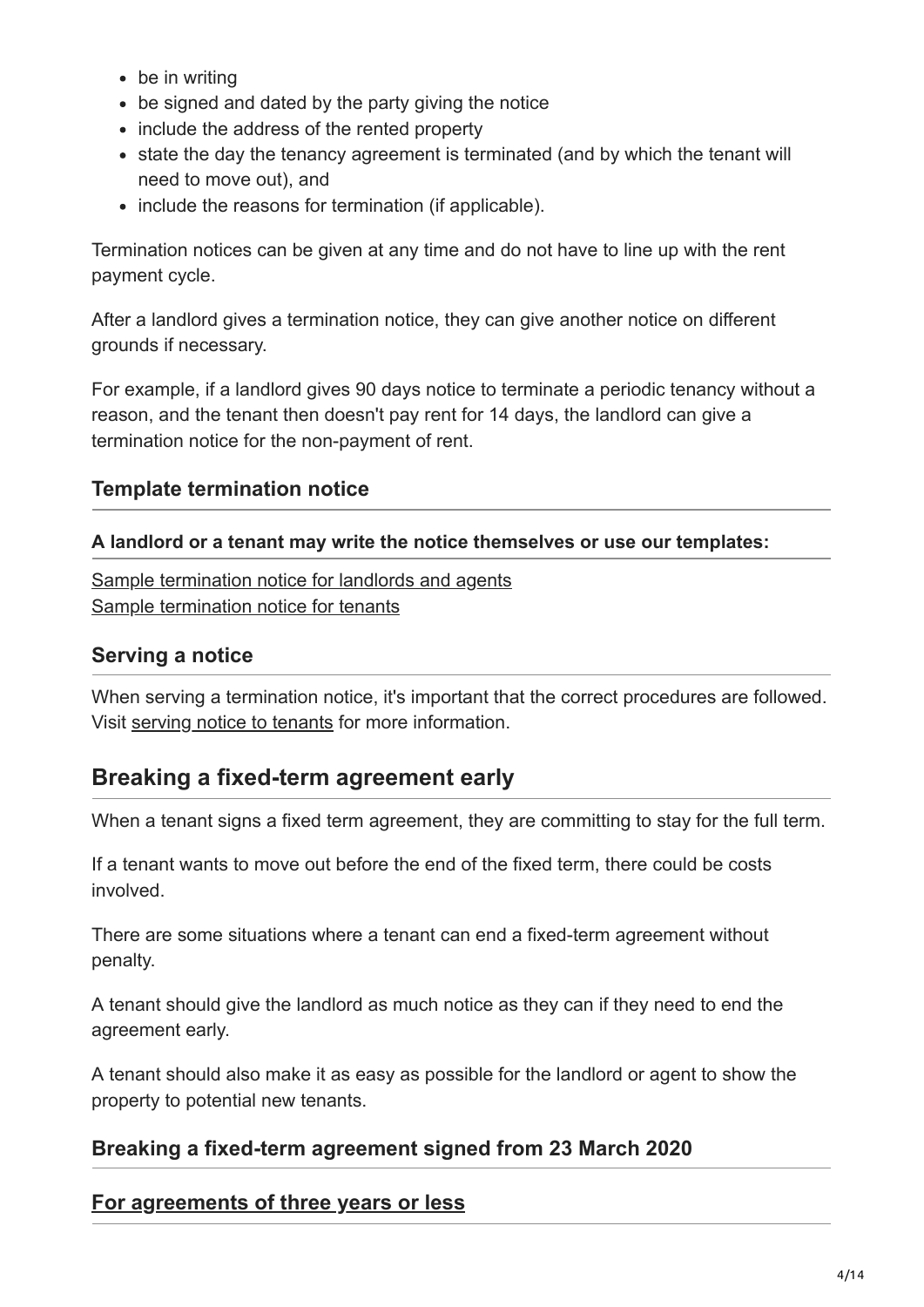Mandatory break fees may apply which is payable based on the stage of the agreement.

A break fee is a penalty a tenant agrees to pay if they move out before the end of the fixed term.

If the mandatory break fee applies, the set fee payable is:

- four weeks rent if less than 25 per cent of the agreement has expired
- three weeks rent if 25 per cent or more but less than 50 per cent of the agreement has expired
- two weeks rent if 50 per cent or more but less than 75 per cent of the agreement has expired
- one weeks rent if 75 per cent or more of the agreement has expired.

## **For agreements more than three years**

A landlord may still seek compensation by applying to the NSW Civil and Administrative Tribunal (the Tribunal).

These costs may include loss of rent, advertising and a letting fee if the landlord uses an agent.

The landlord or agent may negotiate an agreed amount of compensation with the tenant.

If the tenant and landlord are unable to agree on the amount of compensation, the landlord may claim from the bond or apply to the Tribunal for an order that the tenant pays the landlord a certain amount of compensation.

The landlord will need to show the Tribunal what (reasonable) steps they took to minimise their losses (e.g. advertising for a new tenant without delay).

## **Breaking a fixed-term agreement signed before 23 March**

The former rules apply and parties should check their agreement under 'Additional terms' to see if the agreement includes the optional break fee clause.

## **Optional break fee included in agreement**

The optional break fee clause will apply if the break fee clause has not been deleted from the tenancy agreement. The break fee payable will be either:

- a. six weeks rent if the tenant leaves in the first half of the fixed-term agreement, or
- b. four weeks rent if the tenant leaves in the second half of the fixed-term agreement.

The same optional break fee clause applies for fixed-term agreements of more than three years, unless the tenancy agreement specifies a break fee of another amount.

## **Optional break fee not included in agreement**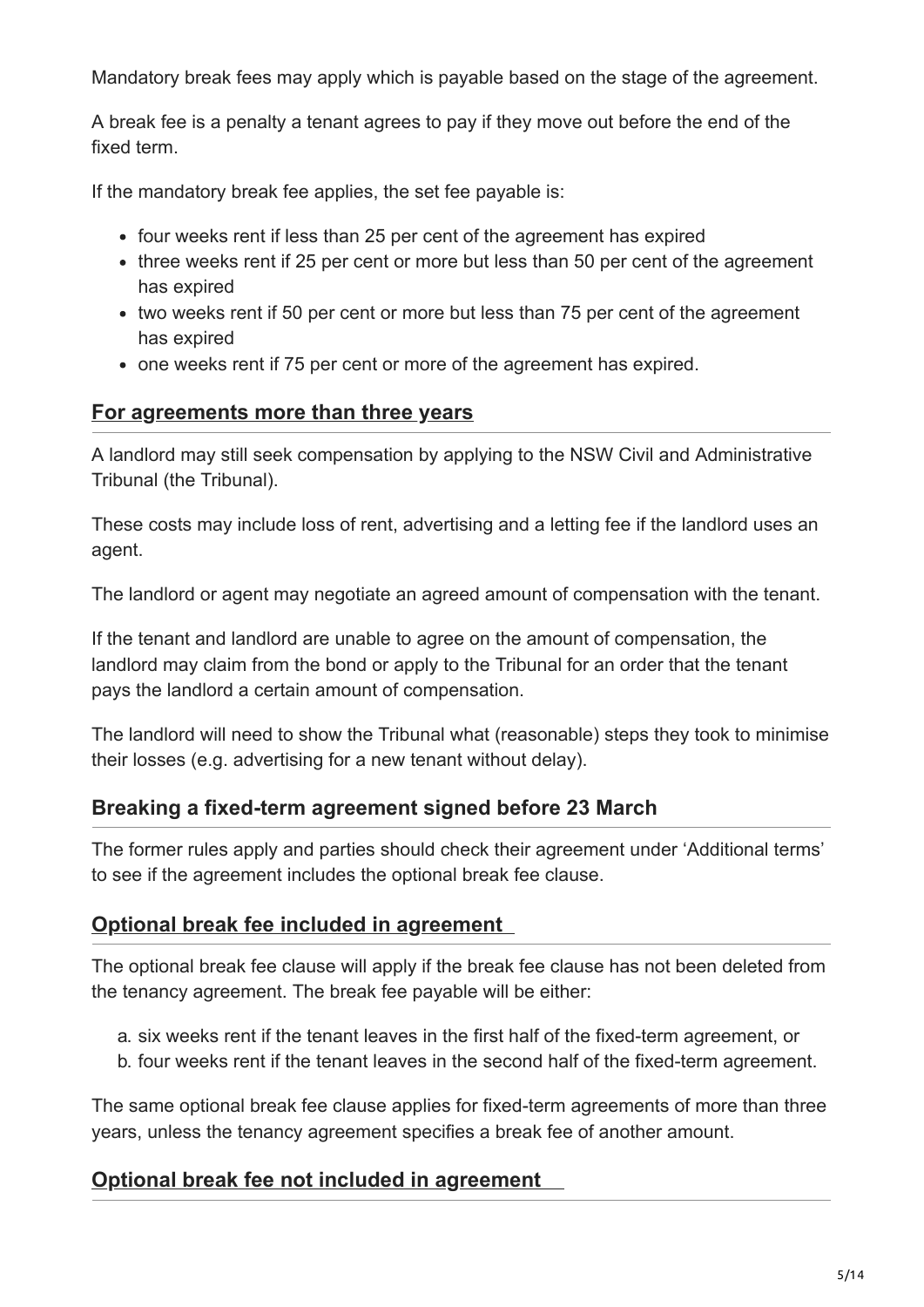The optional break fee clause will not apply if the break fee clause has been deleted from the tenancy agreement.

A landlord may still seek compensation by applying to the Tribunal.

These costs may include loss of rent, advertising and a letting fee if the landlord uses an agent.

The landlord or agent may negotiate an agreed amount of compensation with the tenant.

If the tenant and landlord are unable to agree on the amount of compensation, the landlord may claim from the bond or apply to the Tribunal for an order that the tenant pays the landlord a certain amount of compensation.

The landlord will need to show the Tribunal that what (reasonable) steps they took to minimise their losses (e.g. advertising for a new tenant without delay).

## **Breaking a fixed-term agreement without penalty**

In some circumstances, a tenant can break a fixed-term agreement early without penalty.

A tenant can give 14 days' written notice to end an agreement early without penalty if:

- they have accepted an offer of social housing (e.g. from DCJ Housing)
- they need to move into an aged care facility or nursing home (not a retirement village)
- a landlord has put the property on the market for sale during the fixed-term, and the tenant was not told before signing the agreement that the property would be sold
- if the property becomes listed on the [Loose Fill Asbestos Insulation register](https://www.fairtrading.nsw.gov.au/loose-fill-asbestos-insulation-register) during the tenancy or was previously listed without the landlord or agent disclosing that information to the tenant.

A tenant still needs to pay the rent until they hand back possession of the property.

## **Ending a tenancy due to hardship to the landlord or tenant**

A landlord can apply to the Tribunal to end the agreement on hardship grounds if there are special circumstances.

A tenant can also apply to the Tribunal to end the agreement on hardship grounds if there are special circumstances and they are within the fixed term of the agreement. No prior notice is required.

A landlord can apply the Tribunal to end the tenancy on hardship grounds at any stage of the tenancy.

A tenant can apply to the Tribunal to end the tenancy on hardship grounds if tenant is under a fixed term agreement. A tenant can ask for an urgent hearing but will need to keep paying the rent.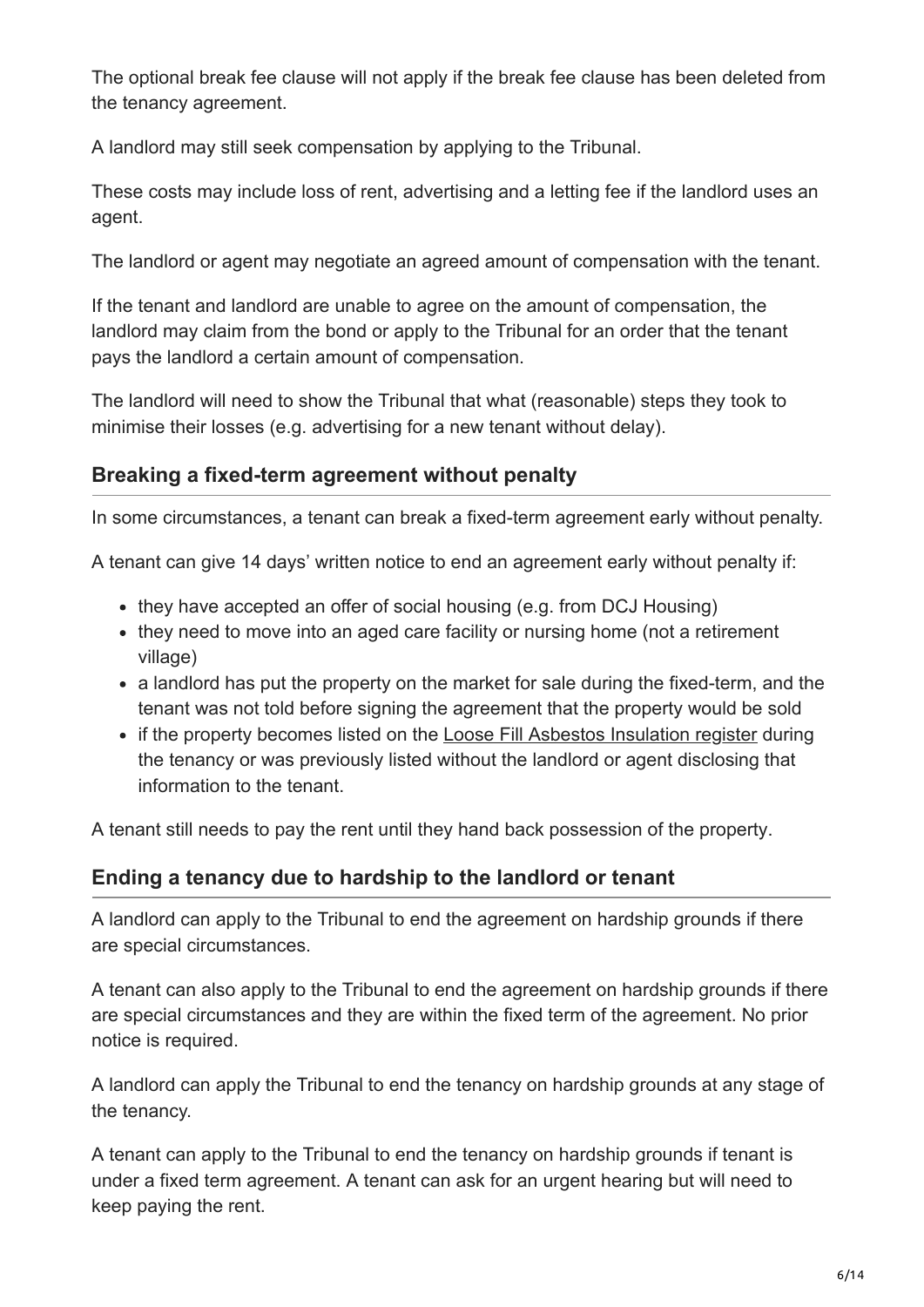It is up to the party claiming hardship to explain the situation and provide evidence to the Tribunal to prove that there are grounds for ending the agreement.

<span id="page-6-0"></span>The Tribunal may make a termination order if it is satisfied that the party claiming hardship would suffer undue hardship if the tenancy continues.

# **Ending a tenancy because of domestic violence**

A tenant can end their fixed-term or periodic tenancy immediately, without penalty, if the tenant or their dependent child is in circumstances of domestic violence.

A tenant or their dependent child is in circumstances of domestic violence if they:

- were the victim of a domestic violence offence during the tenancy
- are protected by an in-force provisional, interim or final Domestic Violence Order (DVO)
- are protected against family violence by an in-force family law injunction
- have been declared by a 'competent person' (a professional who can make a declaration) to be a victim of domestic violence perpetrated by the relevant domestic violence offender during the current tenancy.

To end a tenancy in circumstances of domestic violence, a tenant will need to give:

- the landlord or the landlord's agent a domestic violence termination notice and attach one of the following permitted forms of evidence:
	- certificate of conviction for the domestic violence offence
	- $\circ$  family law injunction
	- provisional, interim or final Domestic Violence Order
	- declaration made by a competent person in the prescribed form.
- each co-tenant a domestic violence termination notice.

A minimum notice period is not required. The termination notice must include a termination date, which can be on the same day that the notice is given or a date after the notice is given.

A domestic violence termination notice does not need to be given in person.

## **Sample termination notices**

[Sample domestic violence notice to terminate tenancy – from tenant to landlord or agent](https://www.fairtrading.nsw.gov.au/__data/assets/word_doc/0011/457247/Sample-domestic-violence-notice-to-terminate-tenancy-agreement-to-landlord.docx) [Sample domestic violence notice to terminate tenancy - from tenant to each co-tenant](https://www.fairtrading.nsw.gov.au/__data/assets/word_doc/0008/457244/Sample-domestic-violence-notice-to-terminate-tenancy-agreement-to-co-tenant.docx)

# **Who can make a domestic violence declaration?**

Previously, only registered medical practitioners were allowed to complete a domestic violence declaration.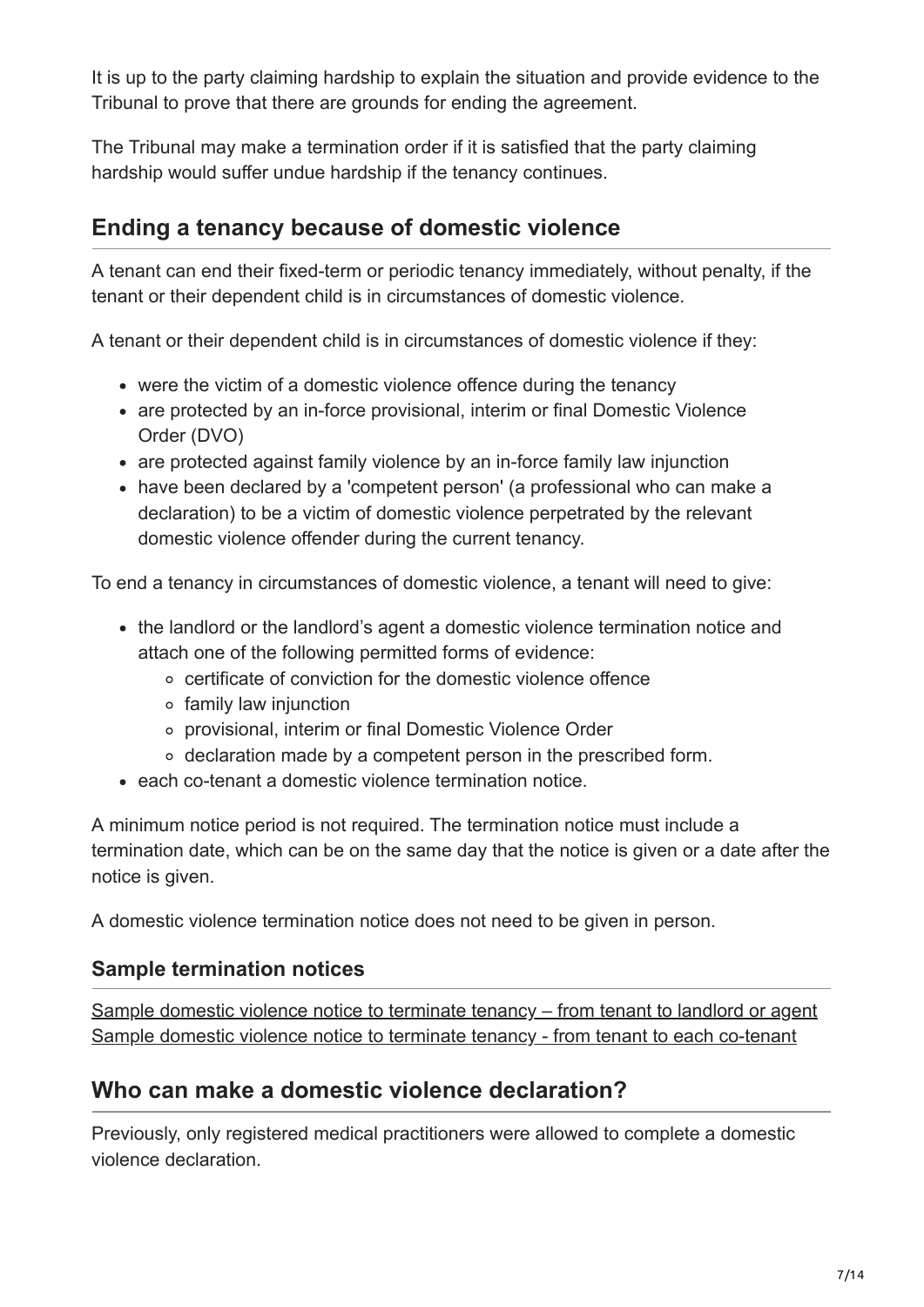From 11 December 2020, a wider range of professionals (competent persons) may provide a declaration.

- Registered health practitioners who hold either general or specialist registration under the *Health Practitioner Regulation National Law (NSW)*, in one of the following health professions:
	- Aboriginal and Torres Strait Islander health practice
	- Chinese medicine
	- o chiropractic
	- $\circ$  dental (including the profession of a dentist, dental therapist, dental hygienist, dental prosthetist and oral health therapist)
	- medical
	- medical radiation practice
	- midwifery
	- nursing
	- occupational therapy
	- o optometry
	- osteopathy
	- paramedicine
	- o pharmacy
	- physiotherapy
	- podiatry
	- psychology
- social workers who are a member of the Australian Association of Social Workers,
- employees of a NSW government agency that work in child protection,
- employees of non-government agencies that receive government funding to provide services relating to domestic violence/sexual assault or refuge/emergency accommodation, and
- approved counsellors under the *[Victims Rights and Support Act 2013](https://legislation.nsw.gov.au/view/html/inforce/current/act-2013-037)*.

This declaration is one of 4 acceptable forms of evidence a tenant can use to attach to their termination notice, to end their tenancy without penalty.

The declaration has been made available in response to concerns that many victims of domestic violence do not feel comfortable going to the police or engaging with the justice system.

#### [Information for competent persons](https://www.fairtrading.nsw.gov.au/housing-and-property/renting/professionals-who-can-make-a-declaration)

#### **Forms**

[Declaration by competent person for tenant](https://www.fairtrading.nsw.gov.au/__data/assets/pdf_file/0003/608385/Declaration-by-competent-person-for-tenant.pdf) [Declaration by competent person for tenant's dependent child](https://www.fairtrading.nsw.gov.au/__data/assets/pdf_file/0004/608386/Declaration-by-competent-person-for-tenants-dependent-child.pdf)

# <span id="page-7-0"></span>**Moving out**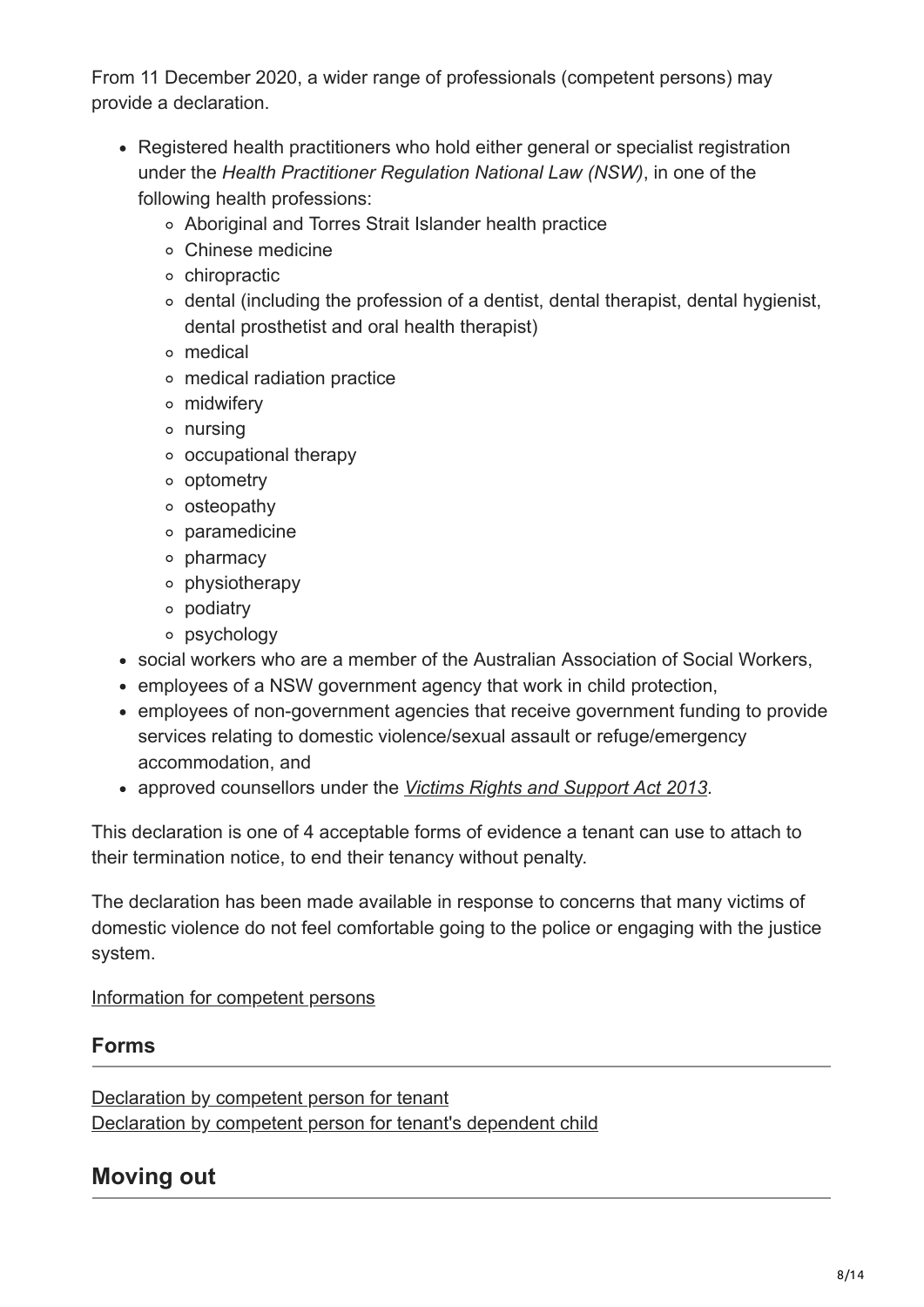## **Condition of property**

At the end of a tenancy, the tenant is responsible for leaving the property as near as possible to the same condition as when they started living in it.

The tenant is responsible for negligent, irresponsible or intentional actions that cause damage to the property.

However, the tenant is not responsible for '**fair wear and tear**'.

The property's original condition should be set out in the condition report.

At the end of the tenancy, the landlord or agent and the tenant must carry out a final inspection of the property.

The original condition reports should be completed by the landlord or agent, and the tenant.

The landlord or agent must give the tenant a reasonable opportunity to attend the final inspection.

However, if the other party does not show up, the report may be filled out without them.

#### **Examples of 'fair wear and tear' and damage**

Fair wear and tear is the deterioration that occurs over time to the property. This table provides examples of fair wear and tear compared to damage.

| Fair wear and tear                                                       | <b>Damage</b>                                                             |
|--------------------------------------------------------------------------|---------------------------------------------------------------------------|
| Faded curtains or frayed cords                                           | Missing or torn curtains                                                  |
| Furniture indentations and traffic marks<br>on the carpet                | Stains or burn marks on the carpet                                        |
| Scuffed up wooden floors                                                 | Badly scratched or gouged wooden floors                                   |
| Faded, chipped or cracked paint                                          | Unapproved, poor quality paint job                                        |
| Worn kitchen benchtop                                                    | Burns or cuts in bench top                                                |
| Loose hinges or handles on doors or<br>windows and worn sliding tracks   | Broken glass                                                              |
| Water stains on carpet from rain<br>through leaking roof or bad plumbing | Water stains on carpet caused by<br>overflowing bath or indoor pot plants |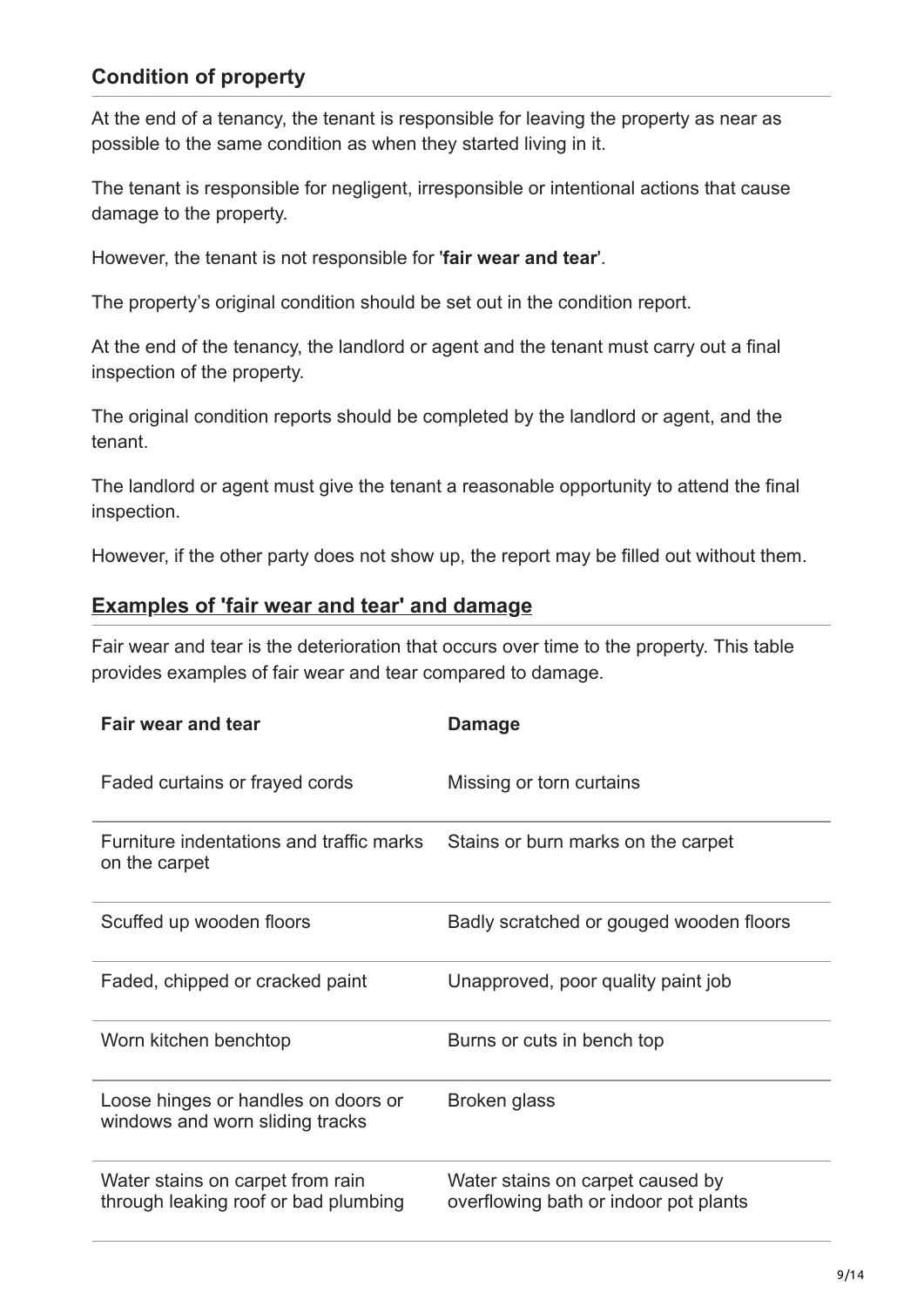| Fair wear and tear                    | Damage                                                                           |
|---------------------------------------|----------------------------------------------------------------------------------|
| Paint worn off wall near light switch | Damage to paint caused by removing<br>posters stuck with blu-tack or sticky tape |

## **Bond refund or claim**

A tenant must pay the rent up to and including the day their termination notice period ends and they vacate the property.

If a tenant does not owe the landlord money at the end of their tenancy and there is no damage to the property, the bond paid at the beginning of the tenancy should be refunded in full.

If the landlord or agent believes the tenant owes money, they can make a claim against the bond.

## **Main reasons a landlord can make a claim against the bond**

- unpaid rent
- the reasonable cost of repairing damage to the property that is beyond fair wear and tear
- unpaid water usage charges, as long as the landlord requested payment within three months of receiving the bill
- any 'break fee' or other charges payable as a result of the tenant breaking the tenancy agreement early
- the reasonable cost of cleaning any part of the property not left reasonably clean, considering how clean the property was at the start of the tenancy, and
- the reasonable cost of having the locks changed, or other security devices replaced, if the tenant doesn't return all keys and security devices they were given.

This is not a complete list. There may be other legitimate reasons for a landlord or agent to make a claim against the tenant's bond.

#### **The steps below outline the process for refunding the bond to the tenant or making a claim against the bond to compensate the landlord for outstanding expenses.**

## **When using Rental Bonds Online**

Claims for online bonds must be submitted through [Rental Bonds Online \(RBO\).](https://www.fairtrading.nsw.gov.au/housing-and-property/renting/rental-bonds-online)

## **When using the paper form**

The [paper form](https://www.fairtrading.nsw.gov.au/__data/assets/pdf_file/0009/367749/Claim-for-Bond-Refund-form.pdf) is used for bonds that were not lodged using Rental Bonds Online. The form should include a tenant's bank details as refunds are by direct deposit only.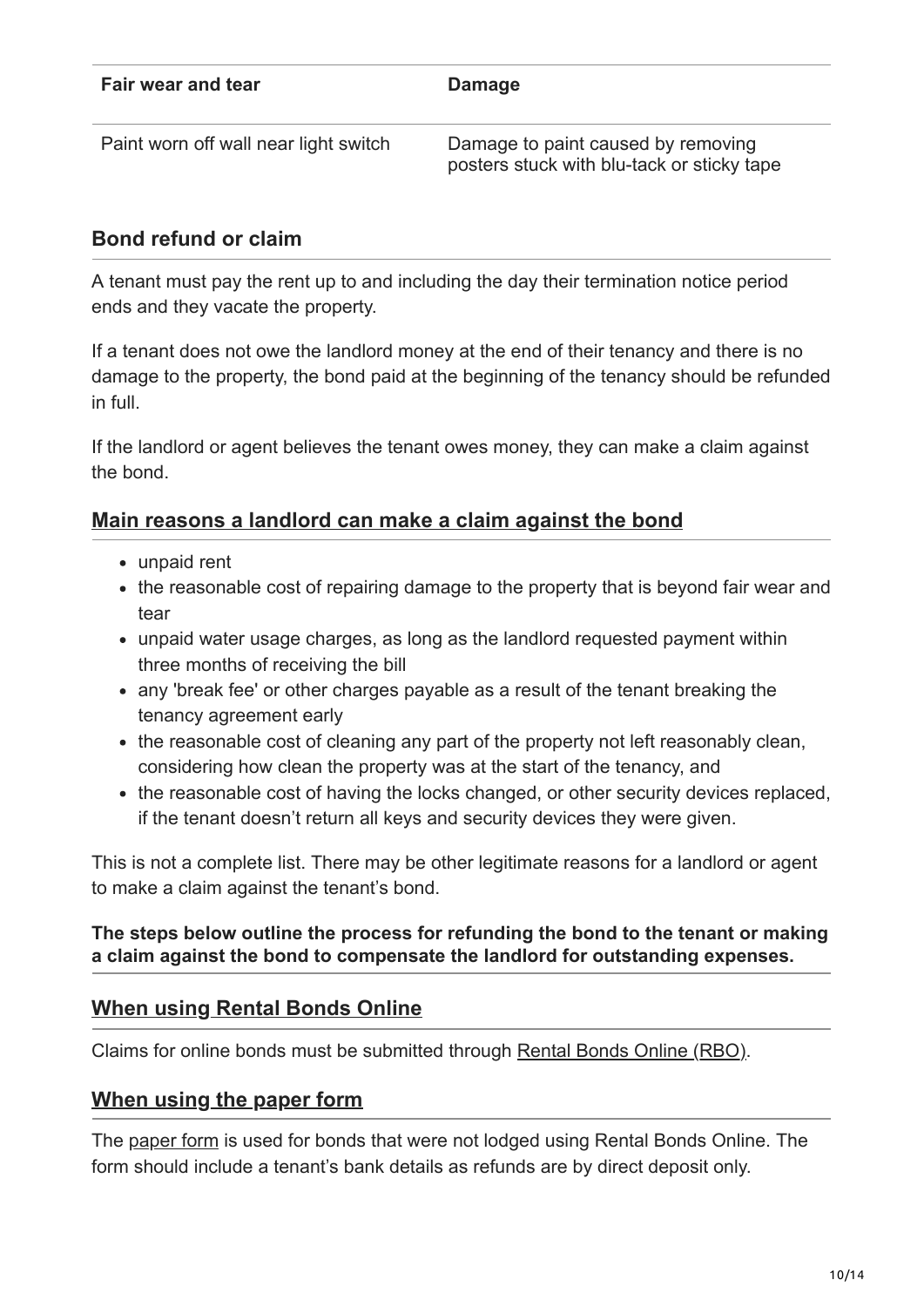If a landlord or a tenant can't get the other party to agree to sign the form, they should lodge the form without the other party's signature.

Fair Trading will send a notice to the party who wouldn't sign the form, giving them 14 days to either settle the matter or contest the claim by applying to the Tribunal.

If the party that refused to sign the form does not apply to the Tribunal, the bond will be paid out as per the initial claim. But, if that party does apply to the Tribunal, the bond will be held by Fair Trading until the dispute is settled.

If the landlord and the tenant reach a different agreement after one of them has lodged a claim, then a new claim form will need to be lodged with Fair Trading with both parties' signatures. Otherwise, the first claim lodged will be paid out after 14 days.

Once the bond has been paid out, either party can still apply to the Tribunal within six months.

Only send the claim form to NSW Fair Trading.

#### **Landlord or agent making a claim on the bond**

If a landlord or agent lodges a claim without the tenant's signature, the landlord or agent must provide the tenant copies of the following within seven days of making the claim:

- a copy of the final condition report, and
- copies of any estimates, quotes, invoices or receipts for the work.

Copies of these documents also need to be sent to [DCJ Housing](https://www.facs.nsw.gov.au/about/careers/join-our-housing-services-team/about-dcj-housing) if they paid all or part of the bond.

Not providing these documents within the time period required can lead to penalties.

#### **Interest**

Most of the income earned from the collective pool of rental bonds is used to fund a range [of services that benefit all tenants, such as funding the NSW Civil and Administrative](https://www.ncat.nsw.gov.au/) [Tribunal and organisations across New South Wales under the Tenants Advice and](https://www.fairtrading.nsw.gov.au/about-fair-trading/our-services/grants/tenants-advice-and-advocacy-program) Advocacy Program.

#### **Goods left behind**

Tenants are responsible for ensuring that their belongings are removed from the property at the end of the tenancy.

If goods are left behind, landlords and agents must follow the correct process for dealing with them. See [uncollected goods](https://www.fairtrading.nsw.gov.au/trades-and-businesses/business-essentials/selling-goods-and-services/uncollected-goods#:~:text=What%20are%20uncollected%20goods%3F,left%20with%20or%20without%20payment.) for more information.

## **[Dealing with goods left behind](https://www.fairtrading.nsw.gov.au/housing-and-property/renting/ending-a-tenancy)**

How a landlord deals with goods left behind depends on the goods.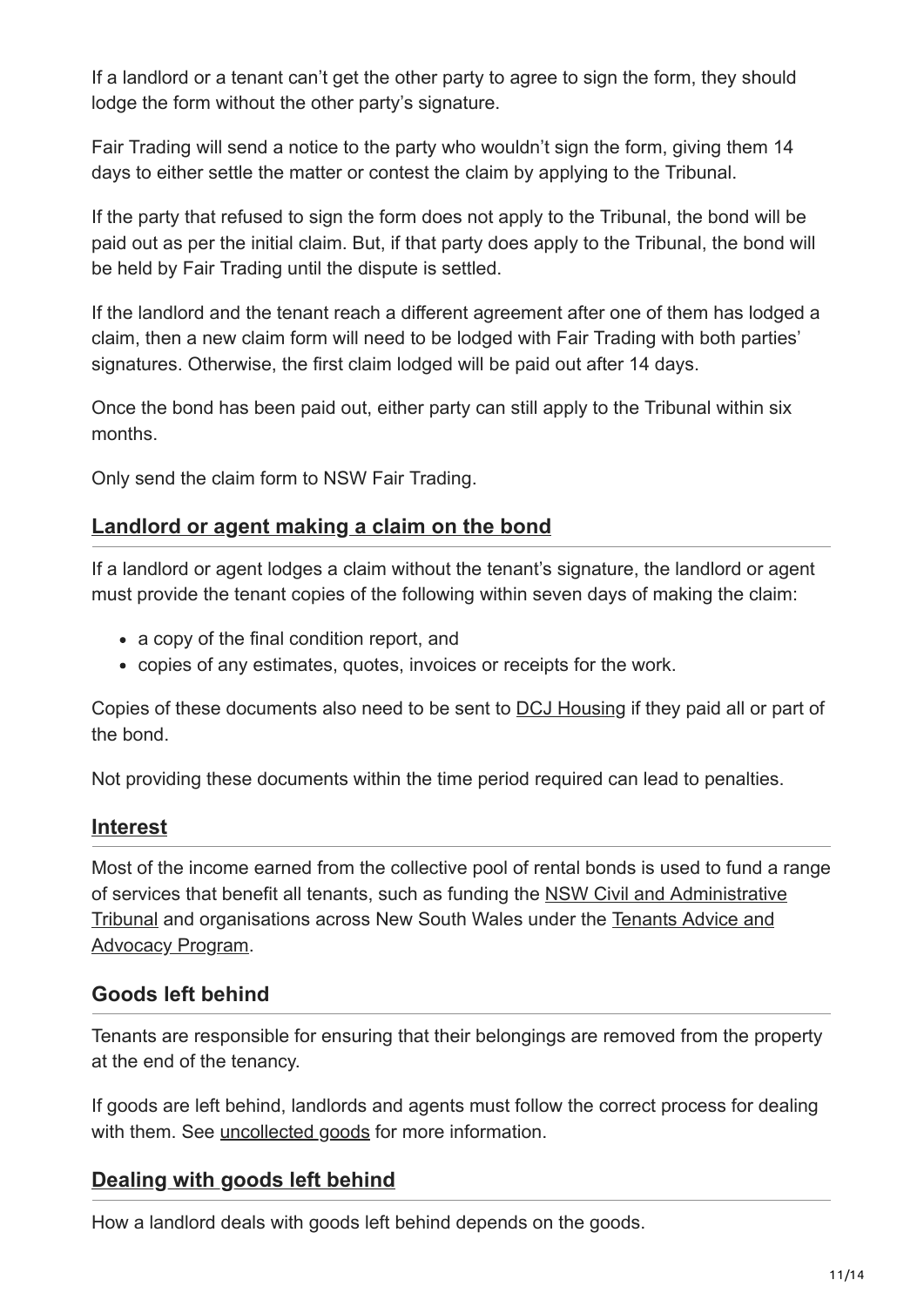In some cases, the landlord needs to give the former tenant notice that they are holding the tenant's goods and will dispose of the goods after a certain time if they are not collected.

See **uncollected goods** for more information.

#### **The tenancy must have ended**

Before a landlord takes any action, they must be certain the tenancy has ended.

This is particularly important if neither the landlord nor tenant have given notice to end the agreement.

The property may look abandoned, but the tenant may have gone on holiday, be away for work, or be in hospital.

The landlord should try to contact the tenant, check with neighbours or check the tenant's workplace first.

If a landlord has any doubts about whether the property has been abandoned, they can apply to the Tribunal.

If no doubt exists, the landlord does not need a Tribunal order. They can simply change the locks to secure the property and deal with any goods that have been left behind.

#### **Dealing with goods left behind**

How a landlord deals with goods left behind depends on the goods.

In some cases, the landlord needs to give the former tenant notice that they are holding the tenant's goods and will dispose of the goods after a certain time if they are not collected.

See [uncollected goods](https://www.fairtrading.nsw.gov.au/trades-and-businesses/business-essentials/selling-goods-and-services/uncollected-goods#:~:text=What%20are%20uncollected%20goods%3F,left%20with%20or%20without%20payment.) for more information.

#### **Tenants reclaiming goods**

A former tenant, or anybody else with a legal interest in the goods can reclaim the items at any time while they are in the landlord's possession.

A landlord can ask for any actual costs that they incurred in removing, storing, maintaining or insuring the goods. However, the landlord cannot refuse to return the belongings because the former tenant owes rent or money for some other reason.

If a landlord does not follow the process required when dealing with goods left behind, a tenant who returns for their goods could also apply to the Tribunal for compensation for any damage to their belongings while they were in the landlord's possession.

If a landlord follows the required process, they can also apply to the Tribunal for an order if the tenant disputes having to pay any relevant fees where applicable.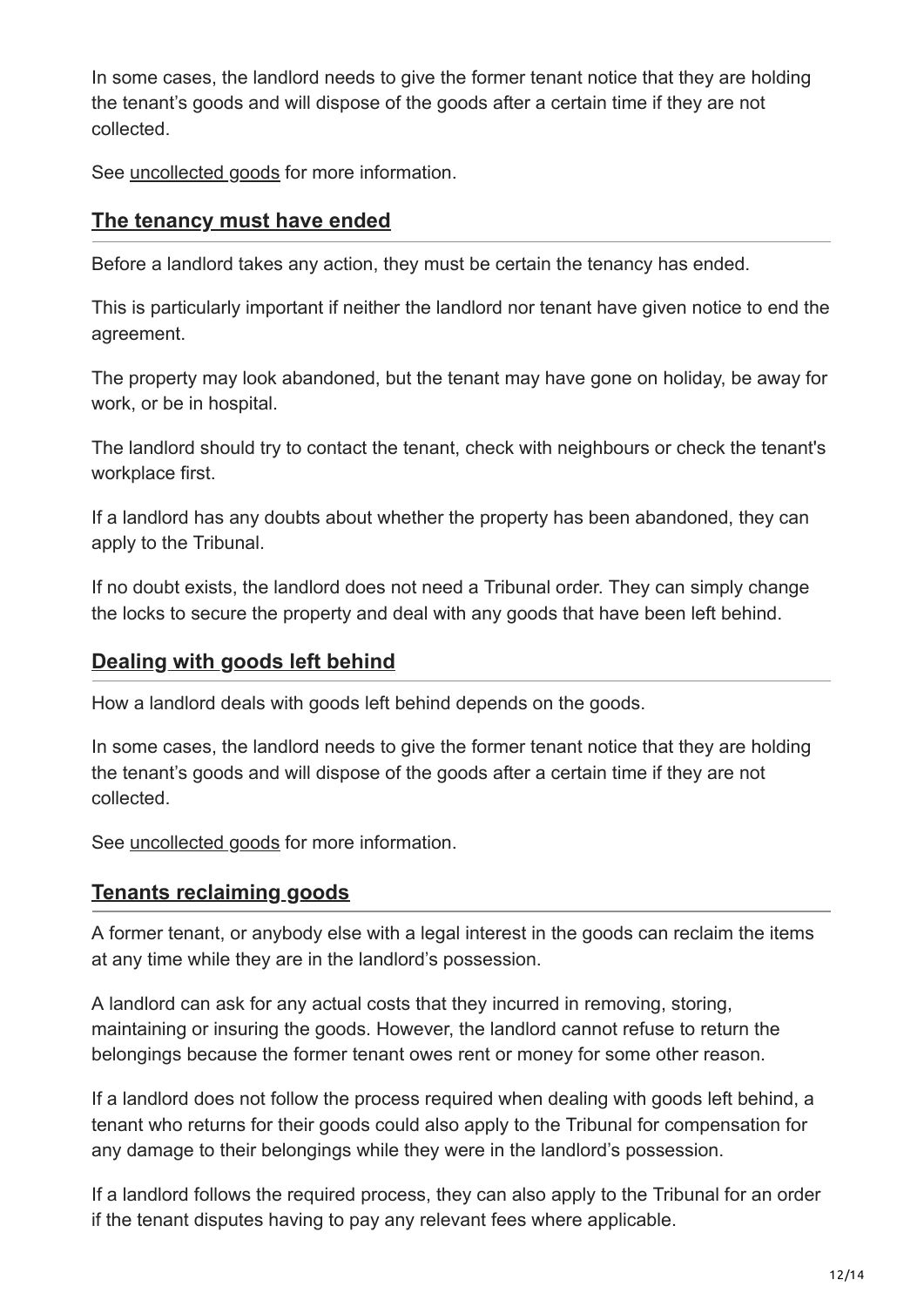See [uncollected goods](https://www.fairtrading.nsw.gov.au/trades-and-businesses/business-essentials/selling-goods-and-services/uncollected-goods#:~:text=What%20are%20uncollected%20goods%3F,left%20with%20or%20without%20payment.) for more information.

## <span id="page-12-0"></span>**Disputes about ending an agreement**

Where possible, landlords, agents and tenants should try to resolve disputes about ending a tenancy and reach an agreement between themselves.

The best place to start is to carefully read the terms of the agreement.

For assistance in resolving rental problems, visit the [resolving rental problems](https://www.fairtrading.nsw.gov.au/housing-and-property/renting/resolving-rental-problems/_nocache) page.

#### **If a tenant refuses to leave**

If a tenant has been given the appropriate notice to vacate the rental property and has not left by the date specified in the termination notice, the landlord will need to apply to the Tribunal for termination and possession orders.

If the tenant does not comply with the Tribunal order, only a Sheriff's Officer can legally remove the tenant from the rental property under a warrant for possession issued by the Tribunal or a court.

Only a Sheriff's Officer can enforce a warrant for possession.

A tenant cannot be locked out of their home unless a Sheriff's Officer is enforcing a warrant for possession issued by the Tribunal or a court.

Locking a tenant out of their home without following the correct processes is illegal and heavy penalties.

## <span id="page-12-1"></span>**Tenancy databases**

Tenancy databases hold information about tenants that agents use to screen prospective tenants.

The databases can only be used by members who pay membership fees.

There are a number of tenancy databases that operate in NSW, including TICA, National Tenancy Database and Trading Reference Australia.

These databases are run by private companies, not by the Government or the Tribunal.

#### **Who can be listed**

A tenant can only be listed on a database if they are named on the tenancy agreement as a tenant.

Approved or unapproved occupants, visitors or children cannot be listed.

#### **When can a tenant be listed?**